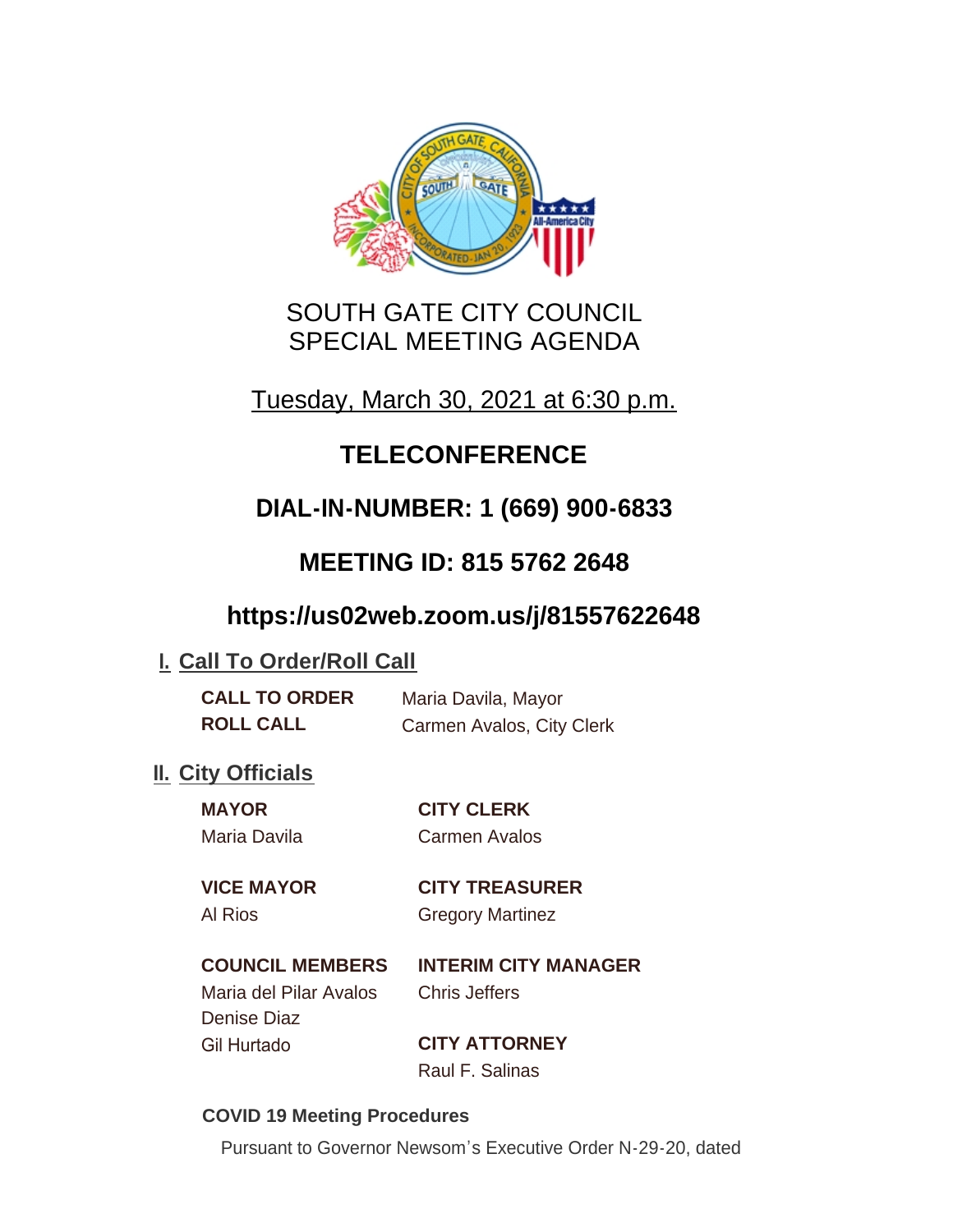March 17, 2020, members of the South Gate City Council, staff, and the public will participate in the March 30, 2021 meeting via a teleconference. To avoid exposure to COVID-19 this meeting will be held with City Council Members participating via teleconference by calling Dial-in-Number: 1 (669) 900-6833 and Meeting ID: 815 5762 2648 and https://us02web.zoom.us/j/81557622648

#### **Procedure for Participation:**

Any person wanting to participate may request to "speak" on an agenda item. Once acknowledged and authorized by the Mayor the person may speak. Alternatively, any person may submit comments on an item electronically by emailing cavalos@sogate.org. Submissions by email must be received *45 minutes* prior to the posted start time of the meeting if emailing subject/public comment. *All emails will be made part of the record, copies to City Council and filed.*

Subject line should read: **COMMENTS FOR ITEM \_\_\_\_\_, MEETING OF MARCH 30, 2021**.

Please note, you will enter the meeting muted, but if you want to comment on an Agenda Item or during the public comment portion of the Agenda, raise your hand or press \*9 at the appropriate time indicated by the Mayor. When you are selected to speak, you will hear that you are unmuted, this is the time to make your public comments. Your patience with these changes is appreciated as the City adjusts to new ways of conducting business during the COVID-19 pandemic. Thank you.

**Accessibility:** Reasonable accommodations for individuals with disabilities will be handled on a case-by-case basis and in accordance with the Americans with Disabilities Act and Governor Newsom's Executive Order N-29-20. Please call the Office of the City Clerk at 323.563.9510.

#### **Meeting Compensation Disclosure III.**

Pursuant to Government Code Section 54952.3: Disclosure of compensation for meeting attendance by City Council Members is \$650 monthly regardless of the amount of meetings.

### **Closed Session: (ATTY) IV.**

#### **1. CONSIDER THE EVALUATION OF PERFORMANCE OF A PUBLIC EMPLOYEE**

Pursuant to Government Code Section 54957 and 54957.6

a. Interim City Manager

Documents: